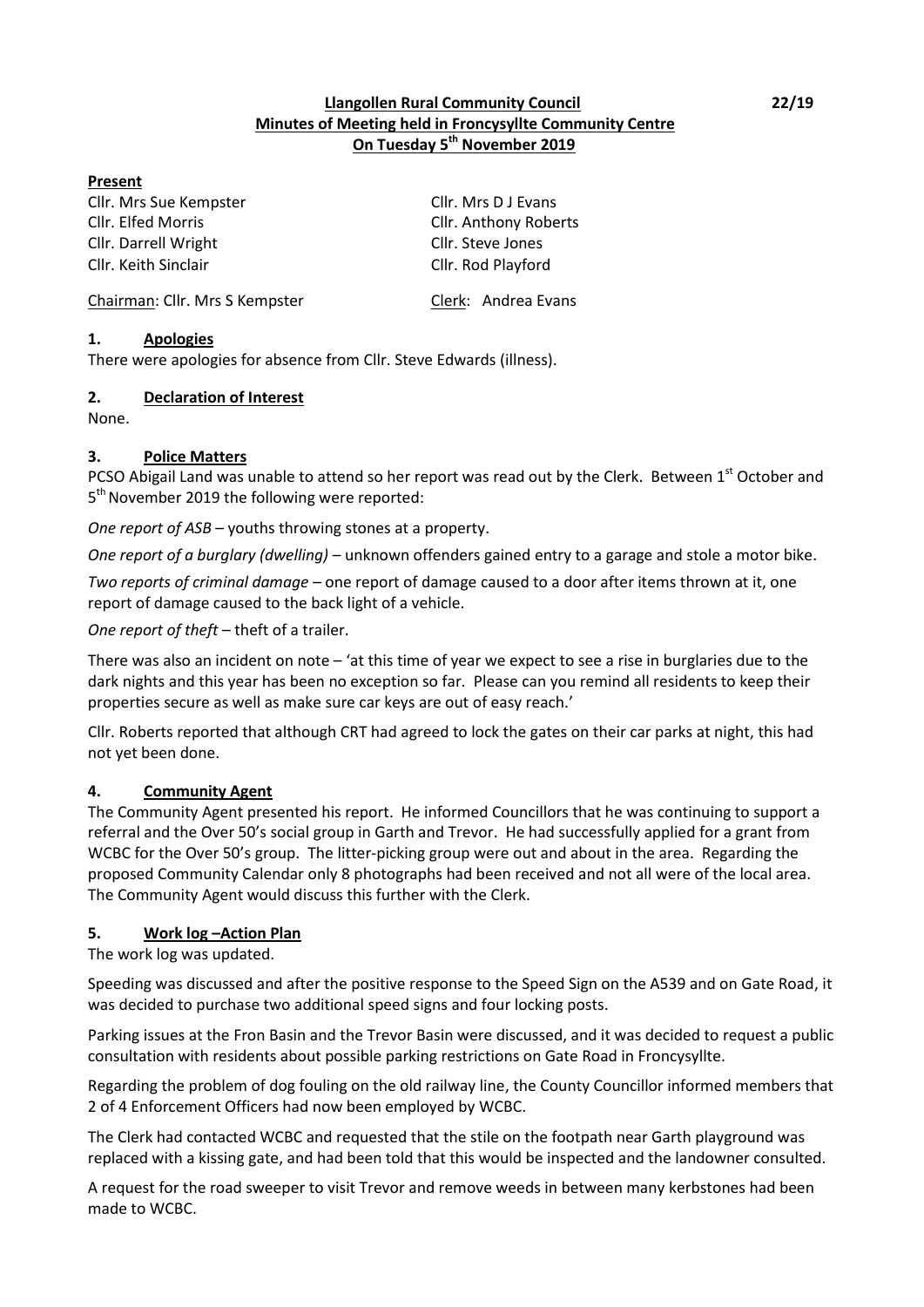The Clerk was waiting for confirmation from WCBC that a lockable gate can be installed at the George Avenue playground.

## **6. Members' Urgent Reports**

Nothing to report.

# **7. Minutes of the Previous Meeting**

The minutes of the previous meeting had been distributed and were accepted as a true record. The minutes were signed accordingly by the Chairman.

## **8. Matters Arising from the Minutes**

Cllr. Playford reported that he was working on a report for the biodiversity and resilience of ecosystems duty required by Section 6 of Environment (Wales) Act 2016.

# **9. Planning**

Demolition of existing dwelling and double garage with flat over and erection of replacement two-storey dwelling with detached double garage/store with self-contained flat above **Bryer, Trevor Hall Road, Garth, Wrexham P/2019/0779 PENDING**

There were no objections to the application.

# **10. Correspondence**

#### **One Voice Wales**

Training  $-$  Creating a Community Plan -  $30<sup>th</sup>$  October in Gresford Training – Community Engagement Part  $11 - 12<sup>th</sup>$  November in Mold Community Asset Transfer Research Local Government Democracy: Workshop invitation Planning Consultations OVW & VE DAY 75 Betsi Cadwaladr Stakeholder Reference Group Meeting - September 2019 Everyday Ageism Campaign - Older People's Commissioner for Wales State of the Nation report on the International Day of Older Persons Welsh Government Guidance re duty under the Environment (Wales) Act 2016

#### **Wrexham County Borough Council**

Review of Polling Districts and Polling Places Help spread this message to people who don't use the internet: Beware of this scam Wrexham Town Public Protection Order (PSPO)

#### **Independent Remuneration Panel for Wales**

Draft Annual Report 2020/21

**Ken Skates AM** E-newsletter 11/10/19 E-newsletter 25/10/19

**Welsh Government** Securing Biodiversity Enhancements

#### **SLCC**

News Bulletin - General Election Special

**North Wales Police** Remembrance Sunday - Parade

#### **Play Wales**

Project Play - new autumn campaign launched Play Wales e-bulletin November 2019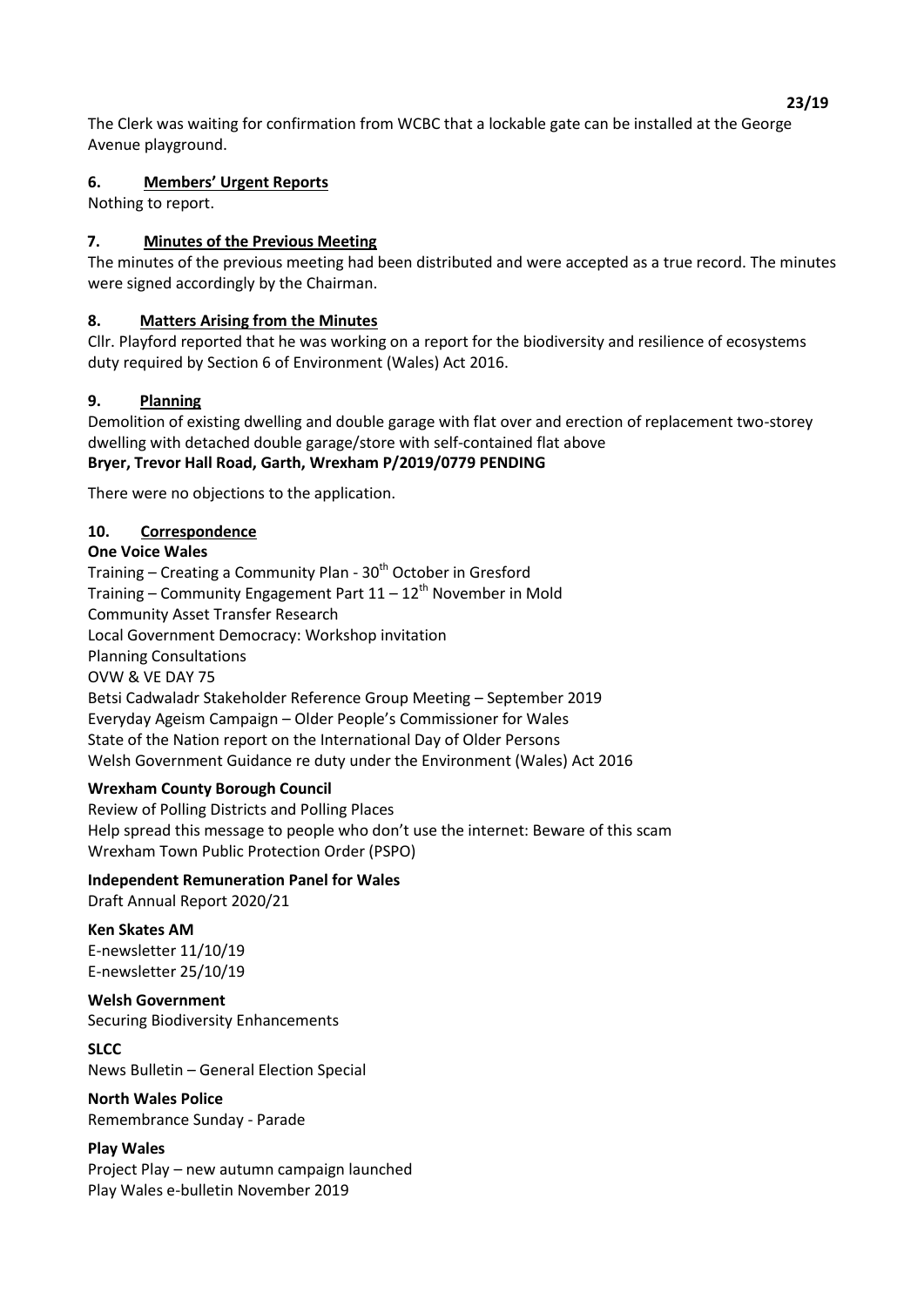#### **Planning Aid Wales 24/19**

Responding to Planning Applications training

#### **Ysgol Y Garth**

Thank you letter for donation

# **Arts Council for Wales**

Christmas shows from Night Out

The correspondence was made available for perusal by Councillors, and copies had been e-mailed.

#### **11. Footpaths & Roadways**

Nothing to report.

#### **12. Parking on A539 Llangollen Road**

Five residents had replied to the letter that the Council had sent out on 2<sup>nd</sup> October 2019 and Councillors had received copies of the letters. Three residents of the area in question were at the meeting and presented their views to Councillors.

The parking issues were discussed and it was proposed that parking restrictions were imposed between April and September from Monday to Friday during the hours of 8am to 6pm. It was decided to request that WCBC carried out a formal consultation with residents regarding the proposed restrictions, so that the views of residents could be established and considered. Councillors would revisit the issue once the consultation was completed and residents had been given the opportunity to reply.

#### **13. Projects 2019/2020**

Possible community use of part of the school field in Froncysyllte was discussed. Cllr Roberts informed Councillors that the school had decided which part of the field it would like to retain and was willing to pass responsibility for the remaining part to the Community. If the Community Council decided to take this on it would have to pay for a fence to separate the areas (estimated cost of £2,300 not including installation), and also provide new goals for the School area (estimated cost £500). In addition the Council would have to meet the cost of regular grass-cutting and public liability insurance. Cllr Roberts hoped to have final figures in time for the next meeting, and asked if leasing the field several times a year for events would be a more cost effective way to achieve community use.

Following a discussion it was decided to arrange a Public Meeting early in the New Year in Fron to outline the two options and the associated costs to residents, and ask for their views before a decision was made.

#### **14. Meetings / Training**

Cllr. Playford had provided a report following his attendance at the One Voice Wales' Conference and AGM on Saturday 5<sup>th</sup> October 2019.

Cllr. Sinclair reported on the site meeting which had taken place between a number of Councillors and Ken Skates AM in Fron on 11<sup>th</sup> October. He informed Councillors that the Assembly Member was looking into changing the timing on the crossing on the A5, and that there had been an objection to the introduction of a 40 mph buffer zone on the A5 in Fron. It was decided to ask local schools to write to the NWTRA voicing their support for the introduction of the 40mph zone.

#### **15. Playgrounds**

P Green had completed more work at the playgrounds and Allan Forrest of WCBC was working on the removal of the gate and reinstating the fence from the tea-rooms carpark to the playground.

The Clerk was waiting for confirmation from WCBC regarding the installation of a gate at the George Avenue playground.

#### **16. Remembrance Day Wreaths**

It was decided that the Chairman would lay a wreath at the memorial in Garth and Cllr. Keith Sinclair would lay a wreath at the memorial in Froncysyllte on behalf of the Community Council.